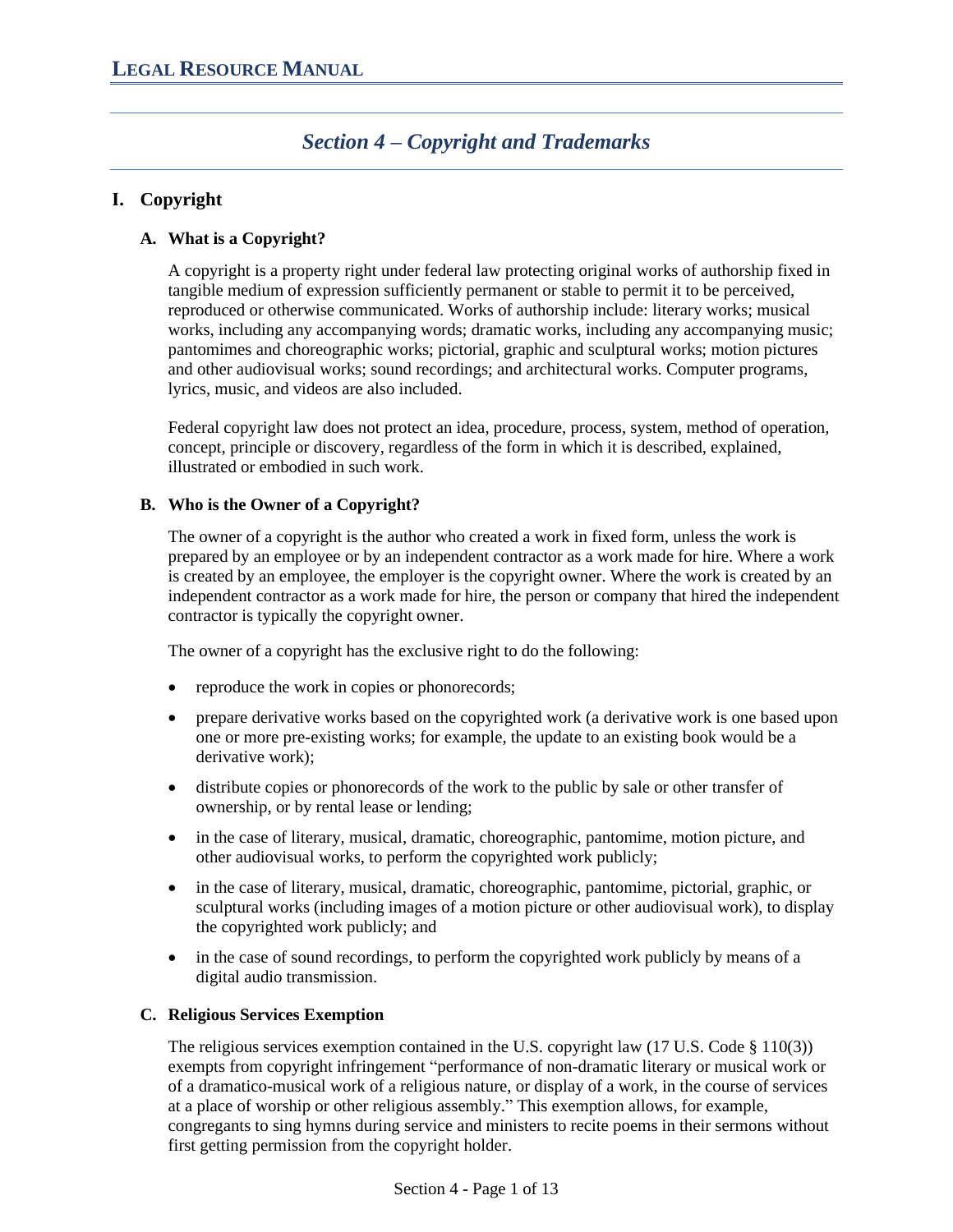Churches often ask if they can copy music pages from hymnals, copy sheet music, or audiotape/videotape church services for members who cannot attend worship services. **The religious services exemption does not extend to the copying of music or to the audio or video recording of portions of church services that include copyrighted works**. Moreover, the exemption does not allow for portions of services that include copyrighted works to be transmitted (also known as "streaming") over the internet in any manner. Churches will need to obtain permission from the copyright holder to record and transmit any performance of a copyrighted work during a service.

## **D. Copying Music**

Under the Copyright Act of 1976 the copyright owner has the exclusive right to copy or reproduce a musical work. If a church purchases sheet music or hymnals, that purchase alone does not authorize the church to make copies or transparencies of the sheet music or songs from the hymnals. This applies to the lyrics as well as the music. The only exceptions are (1) music that is in public domain (no longer copyrighted) may be copied; and (2) music may be copied in an emergency situation to replace purchased copies that are not available for an imminent performance provided the church replaces the copies with purchased copies. *See The Essential Guide to Copyright Law for Churches*. This excellent resource is available for \$49.95 from Christianity Today (800-222-1840), or on the internet. Public domain music is that which has either lost its copyright protection or was never protected by copyright. Generally, music published in the United States before January 1, 1923, is in the public domain. This applies to both music notation and lyrics.

It is important to note that the absence of a copyright notice © does not mean a work is in the public domain.

In the *Presbyterian Hymnal*, copyright ownership can be determined by looking at the bottom of the first page of each hymn. If the bottom of the page contains no copyright/ownership information, one can assume this version of the hymn is in the public domain and can be freely used. If copyright ownership does appear at the bottom of the page, the work is not in the public domain and permission to copy or tape is necessary. **For further information about the copyright ownership of various hymns in the** *Presbyterian Hymnal***, please contact the Robin Howell, Manager of Rights & Permissions for the Presbyterian Publishing Corporation at rhowell@presbypub.com.**

Furthermore, uploading or downloading music from the Internet without authorization from the copyright owner or authorized distributor is a violation of copyright because it results in an unauthorized copy. Consider posting notices to this effect near computers and include it in the Internet policy section of the employee handbook.

#### **E. Audio and Videotapes of Religious Services**

As noted above, under federal copyright law, a copyright owner has the exclusive right to: reproduce, prepare derivative works (make changes), distribute copies, publicly perform, and publicly display the copyrighted work.

The religious services exemption permits the **performance** by the congregation and choir of copyrighted hymns in the course of the worship services; however, the exemption **does not extend to the taping** of the performance. Taping or transmitting (including internet "streaming") a live performance of copyrighted material without permission or a license is copyright infringement.

If the church wants to tape copyrighted music, the options set out in Richard R. Hammar's *The Essential Guide to Copyright Law for Churches* include: obtain permission from copyright owners; avoid the use of copyrighted music; turn off the recording device when copyrighted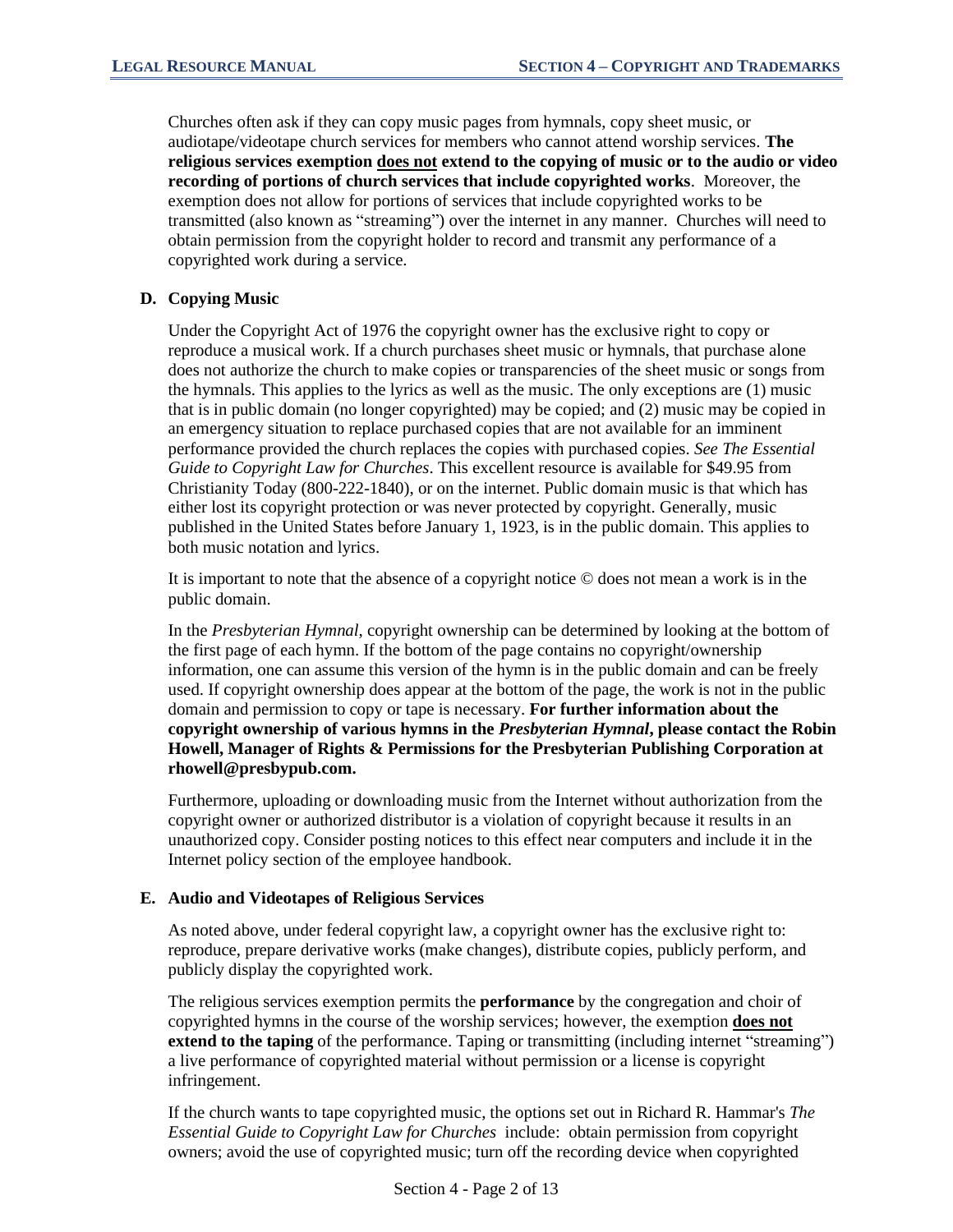music is being performed; "splice in" prerecorded public domain musical works that were previously sung by the church choir; obtain a compulsory license; or enter into a "blanket license agreement."

The compulsory license process is cumbersome and not recommended. For information about blanket licenses, you may contact:

- Christian Copyright Licensing International, of Portland, Oregon; (503) 257-2230; (800) 234-2446; website: https://us.ccli.com/.
- EMI Christian Music Publishing (formerly Sparrow Corporation) of Brentwood, Tennessee; (615) 371-4300.
- Christian Copyright Solutions; (855) 576-5837; website: [https://christiancopyrightsolutions.com.](https://christiancopyrightsolutions.com/)
- [Christian Video Licensing International;](http://www.cvli.com/) website: https://us.cvli.com.
- And others.

These companies can provide information about blanket licenses, fees and the list of songs in their repertories. Please make sure to clearly communicate to the companies the purpose for which the license(s) would be obtained (for example: taping copyrighted music and making copies of these tapes, streaming performances of copyrighted material over the internet, etc.). Please make certain to carefully consider all the uses of the music you want to make and communicate that to the licensing corporation so that the license will cover all your intended uses.

If these licenses prove too expensive for the church, the only options, as noted above, are not to tape the copyrighted music performed, use only public domain music in the service to be taped, or stop or mute the recorder during the performance of copyrighted music and splice in public domain music. Again, the church does not have to obtain permission to tape or copy public domain music.

In some cases, churches may wish to project or broadcast hymns onto screens in the course of a service; the right to make copies for the purpose of preparing overhead transparencies is **not** given to the church when it buys the hymnals. The copyright owner retains the right to make these types of copies. If the church wants to make these kinds of copies, it must obtain written permission from the copyright owner or obtain a license that permits such use.

Copyright infringement is serious. It can result in significant civil damages, injunction, and/or criminal penalties. As an example, willful infringement can result in statutory damages of up to \$100,000. The infringer may also be liable for attorneys' fees and costs. There are companies that act as agents for the copyright owners. These companies have employees that spend their time traveling the country to discover unauthorized use and collect license fees, so proceeding without permission or license is both unwise and illegal.

#### **F. Video Viewing**

As noted earlier, a copyright owner is given the right by federal copyright law to regulate public performances or showings of copyrighted DVDs and videotapes.

Pre-recorded DVDs or videotapes are intended for personal, home use only. **Buying or renting a video for in-home viewing (from a store or online) generally does not grant the user a license for public showings (such as viewing the videos in Sunday worship services, youth groups, or small church group meetings or retreats).** Certain distributors of religious videos may include a license for public viewing. If the video is labeled "For In-Home Viewing," public viewing is not permitted.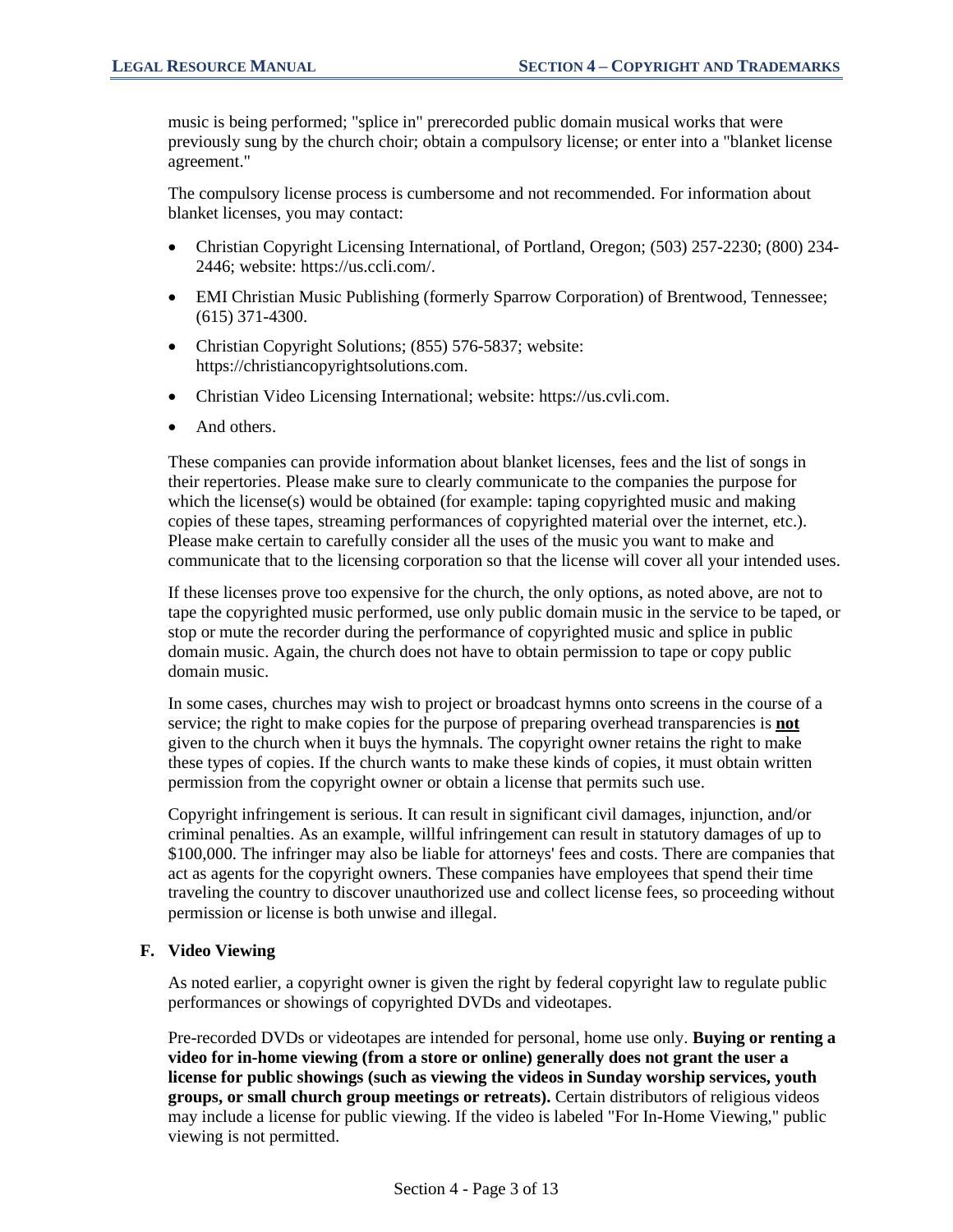Generally, churches and other ministry organizations can show videos and be in accordance with the U.S. Copyright Act by obtaining written permission from the copyright owner prior to using the video, showing videos which have "Public Performance Rights," or showing works that are in the public domain. In very limited circumstances, the Classroom Use Exemption (17 U.S.C. §110(1)) may apply to your situation; for more information please visit [https://www.lib.umn.edu/copyright/limitations#classroomuse.](https://www.lib.umn.edu/copyright/limitations#classroomuse)

#### **G. Displaying Photos or Graphics**

Whether or not a copyright is indicated on a piece of visual art, it may be protected. Even photos on "public" social sites like Facebook, Twitter, and Flickr belong to the person who created the art. In order to utilize a copyrighted photo or graphic, a church must get permission from the copyright holder, or opt for images that are in the public domain. If a church purchases stock photos for use on websites or newsletters, it may only use the images that are within the terms of the license. It may be advisable to use original photos that church personnel take themselves that are sufficiently distinct from copyrighted photos.

**Regarding taking pictures of individuals.** Taking pictures of individuals in places where they do not have a "reasonable expectation of privacy" (parks, street, concert, fair, public church gathering, or any public gathering) is legally permissible. On the other hand, taking photographs of people in private locations (a private room, hospital, potentially inside a private business) is not allowed. Likewise, it is not allowable, without permission, to use someone's likeness for commercial purposes, to publish a photo that defames someone or injures one's reputation, or to publish a photo that gives away private information about someone. Be mindful that some people may not want to appear in photos that will be shared. Consider asking for written permission or crafting a [Photo Use Agreement](https://www.brotherhoodmutual.com/resources/safety-library/risk-management-forms/photo-use-agreement1/) to document when people grant permission to appear in photos.

#### **H. Using Written Works**

Printing or otherwise utilizing copyrighted written works (poems, book passages, etc.) without permission from the copyright holder is impermissible and may result in lawsuits and monetary fines. Before using such materials in church newspapers, newsletters, bulletins, etc., churches should conduct an internet search to learn more about the material and (if necessary) obtain written permission for use.

#### **I. What is "Fair Use"?**

Small parts of copyright works may be copied "for the purposes of research or private study." Educational institutions, archives, libraries, and museums also hold specific exemptions. Ordinary congregational worship activities, however, do not provide a context for "fair use" of copyright material.

## **J. Other Copyright Resources**

In addition to *The Church Guide to Copyright Law*, other resources are available on the World Wide Web:

Church Music Publishers Association (http://www.cmpamusic.org/html/main.isx) (answers to common copyright questions)

United States Copyright Office [\(http://www.copyright.gov/](http://www.copyright.gov/))

Augsburg Fortress Copyrights & Permissions (http://www.augsburgfortress.org/copyrights/) (Guide to copyright law by the publishing house of the Evangelical Lutheran Church in America)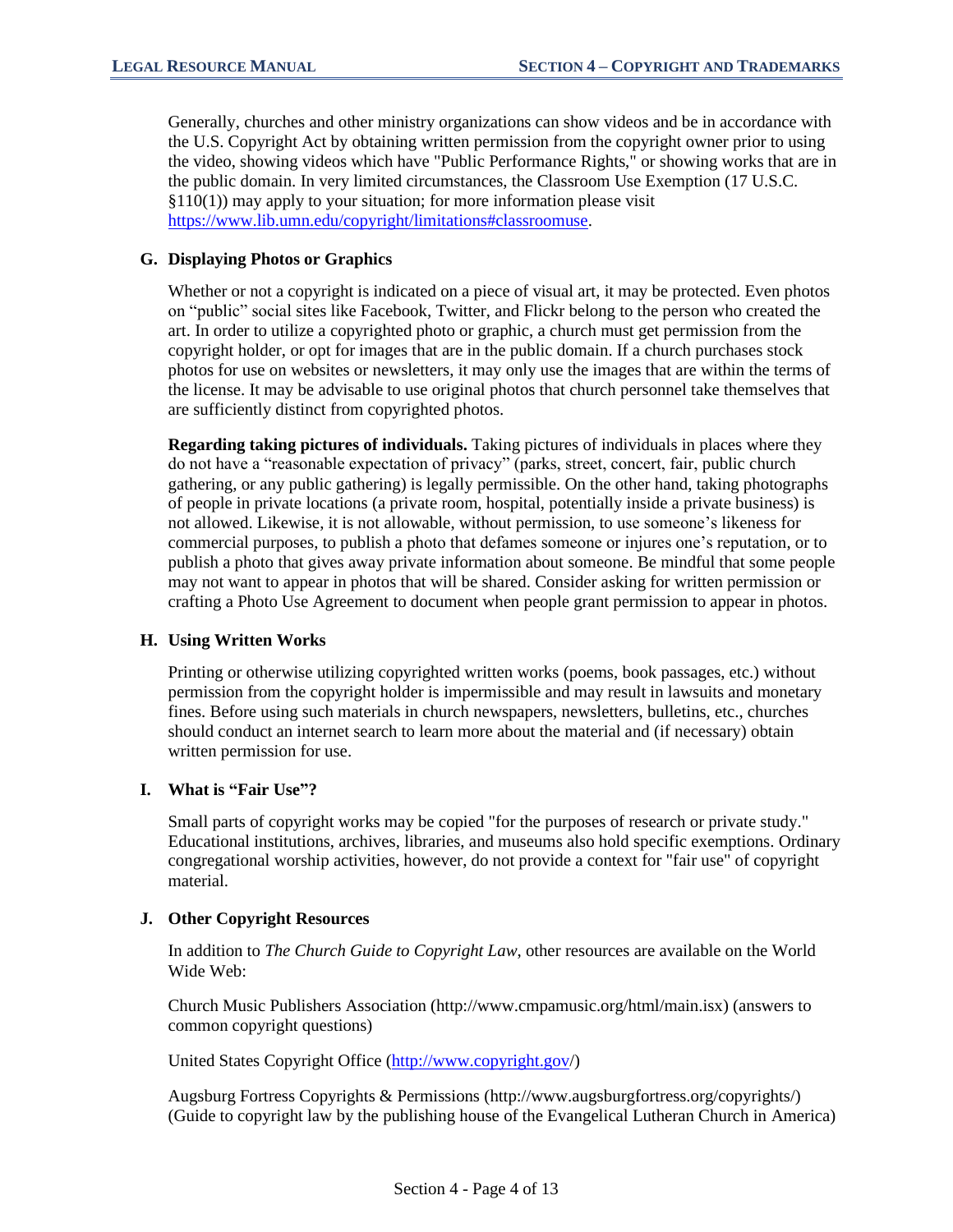The Motion Picture Licensing Corporation [\(http://www.mplc.com/](http://www.mplc.com/)) (information about the use of videos. See, in particular, the very helpful questions and answers in the FAQ section.)

#### **K. Internet and Other Electronic Media Copyright Issues**

The Internet presents the unique opportunity to make materials almost immediately accessible to anyone in the world with Internet access. This communication medium continues to evolve as does the law related to it. In general, communication on the Internet is subject to the same rules as communication in print or broadcast.

#### **1. Web Pages**

Web page owners should place copyright notices on their copyrighted information posted on their Web page. If a Web page owner places copyrighted material on her Web page without prior permission or allows a third party to do so, the Web page owner will be liable to the copyright owner for copyright infringement. A Web page owner who permits third parties to upload information to the Web page should place a notice on the Web page stating the owner is not responsible for content or information uploaded by third parties and that third parties shall not upload copyrighted information to the Web site. Such a disclaimer may limit or eliminate liability by the Web page owner.

## **2. Computer Software**

Computer software is generally copyrighted. A copyrighted software program cannot be copied without a license or permission from the copyright owner. Installation of software results in "copying." **Generally, purchase of software from a retailer gives permission to install on one computer only.** It may not give the purchaser the right to install the software on multiple computers. The license must be read carefully to ascertain whether the software can be installed on more than one computer and, if so, under what conditions. Unless the license permits, copyrighted computer software should not be loaned for two reasons: (1) lending is a form of distribution reserved to the copyright owner, and (2) installation by an unlicensed borrower will result in an infringing copy.

Generally, revising computer software will not result in a copyrightable program. Revision results in the creation of a derivative work and may constitute infringement if done without the copyright owner's permission. The copyright owner enjoys the exclusive right to create derivative works.

Transferring a copyrighted work from some other medium to CD-ROM without the copyright owner's consent is also prohibited. Any reproductions of such a CD-ROM would violate the copyright laws as well.

## **3. Uploading and Downloading from the Internet**

Churches and other organizations need to be aware that software developers and publishers fund an organization known as the Business Software Alliance ("BSA"), located in Washington, D.C. The sole purpose of this organization is to locate and delete unlicensed software and capture pirates. According to an article in the National Law Journal, BSA had 35 hotlines around the world, sometimes working in cooperation with the Federal Bureau of Investigation and the U.S. Department of Justice, to receive reports of unlicensed software. BSA has been successful in obtaining many monetary settlements from unauthorized users. The settlements have also included agreements to delete the unauthorized software, purchase replacement copies, and develop a software policy. Many BSA investigations are the result of calls from disgruntled employees and calls from computer consultants. If contacted by BSA,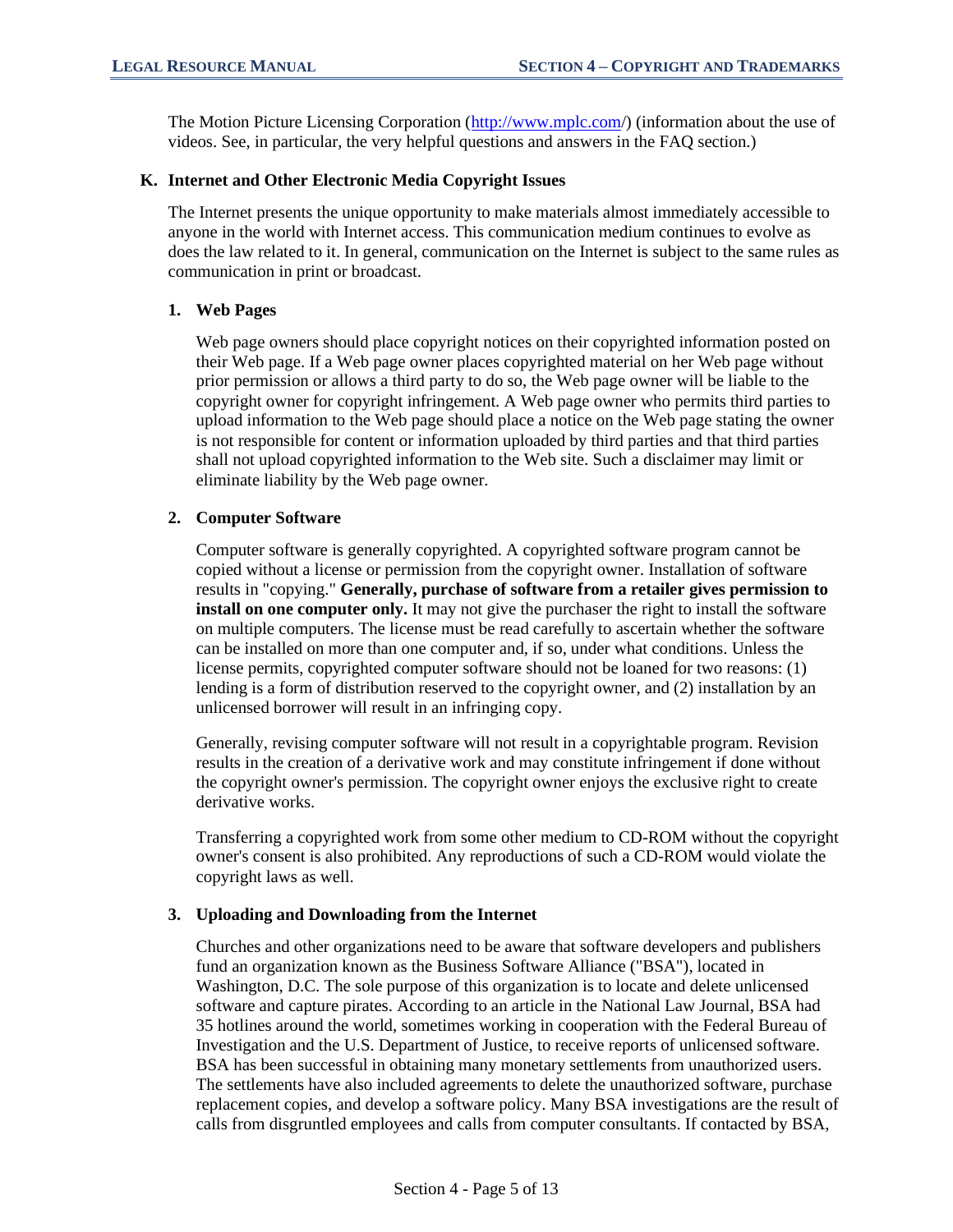provide them an opportunity to voice their claim, but contact an attorney that specializes in computer law before responding.

It is recommended that churches and mid councils conduct periodic software audits to ensure they have a valid software license for every program on every computer. In addition, they should adopt a software policy that only specified personnel are permitted to load software into the employer's computers and then the program must be licensed unless it is public domain software.

Downloading copyrighted materials (including photographs) from or uploading to the Internet without permission of the copyright owner results in unauthorized copying. The same is true with regard to transferring copyrighted material to a third party via email. Do not assume drawings and games are not copyrighted and can be freely downloaded and used. Check the respective site's terms of use agreement and copyright policy.

#### **L. Domain Names**

One essential step in establishing a Web site is the selection and registration of a domain name that will function as the Internet address, for example, "First Presbyterian of Anytown.org." See InterNIC [\(http://www.internic.net/\)](http://www.internic.net/) and Internet Corporation For Assigned Names and Numbers [\(http://www.icann.org/\)](http://www.icann.org/) for more information. Churches and presbyteries should be aware that entrepreneurs, sometimes referred to as domain name "squatters," can easily register the church or presbytery's name as an Internet domain name for as little as \$100. Once they have done so, it is not unusual for these squatters to then contact you for business based on their ownership of a domain name attractive to you or for them to try to sell the domain name to you. While some businesses may see the domain name as important enough to justify paying a premium to receive ownership of it, others have challenged these squatters' registrations based on trademark and trade name infringement.

If the domain name registered by the squatter is a registered trademark, it is possible to successfully challenge the domain name registration through the dispute resolution process of a registrar or through a court action. For a list of approved dispute resolution service providers, see this website (http://www.icann.org/en/dndr/udrp/approved-providers.htm). Because an infringement action is costly, the recommended approach is to select a domain name and be the first to register it. The Anti-Cybersquatting Consumer Protection Act creates a cause of action for bad faith registration and profiteering in the registration of domain names that are identical to or confusingly similar to a distinctive or famous trademark. The remedies under the act include injunction and damages. The law in this area continues to evolve as do the domain name registrars and the dispute policies. For more information on these topics, see Internet Corporation For Assigned Names and Numbers [\(http://www.icann.org/\)](http://www.icann.org/).

## **II. Trademarks**

## **A. What are trademarks?**

Trademarks are distinctive words, symbols, or a combination of both that identify the source of goods to the public. These symbols are distinctive words (or phrases), designs or a combination of both, and may be registered on the state and/or federal levels or used, unregistered under the common law. An example of a famous federally registered trademark is "Coca-Cola®" for soft drinks.

To develop a trademark, the more arbitrary and fanciful the selected mark is the better. The idea is to select a distinctive mark, such as "Xerox®" for a photocopier, rather than one that is generic or descriptive. The purpose is to distinguish one company's goods or services from another's. Once the mark is selected, a trademark search should be designed with an attorney and conducted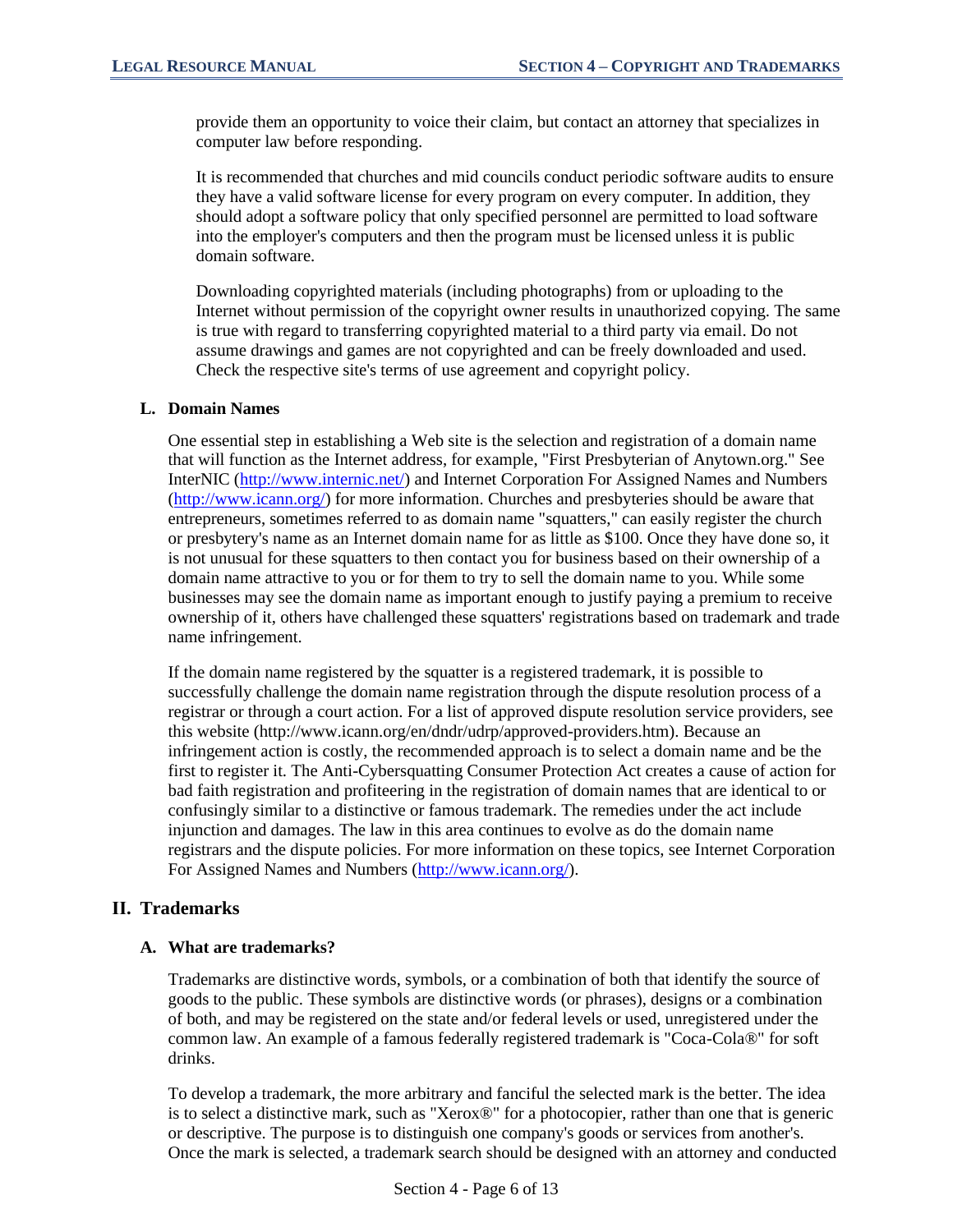by the attorney or a trademark search firm. The attorney will also work with you to determine whether the mark should be registered and, if so, whether it should be registered at the state level or with the U.S. Patent and Trademark Office at the federal level. After registration, the mark must be consistently used as a trademark or service mark, meaning that whenever possible the mark should be used with a generic term or with the word "brand," for example, "Coca Cola" soft drinks or "Coca Cola" brand soft drinks. This is an important precaution to avoid losing the mark by its becoming a generic term as was the case with the term "aspirin." A notice that the mark is registered should be included when the mark is used. One of the following notices should appear with a federally registered trademark:

- The letter R enclosed in a circle:  $\circledR$
- Reg. U.S. Pat. & Tm. Off.
- Registered in the U.S. Patent and Trademark Office

To maintain a federal registration, an affidavit of use must be filed during the fifth year of registration or the mark will be canceled. In addition, an affidavit of incontestability should also be filed. The filing of this affidavit makes the mark incontestable, meaning the registration becomes conclusive evidence of the registrant's ownership and renders the mark immune from attack in certain instances. Federal registrations must be renewed every ten years after registration.

While maintenance of the registration is important, it is equally important to protect the mark from infringement and dilution. Failure to act to stop unauthorized use of a trademark may result in abandonment of the mark and loss of the exclusive right to use it.

From time to time, one may desire to use a trademark owned by someone else. Always obtain written permission to make any commercial use of another's mark. If you receive a cease-anddesist letter from a trademark owner for unauthorized use of their mark, contact your attorney before responding.

#### **B. Application and Use of the Presbyterian Church (U.S.A.) Name**

The words *Presbyterian Church (U.S.A.)* should not be used as, or as a part of, a trade name or trademark or as a part of the name of any business, firm, or organization, except by the particular churches, mid councils, corporations they control or other entities created for the administration of work undertaken directly by the Presbyterian Church (U.S.A.).

The term "property" includes many elements or ideas in addition to land and the rights incident to land. The law of unfair competition prohibits the misleading use of a name, even while unintentional, and is based on the idea that the right to use a name is a valuable property right entitled to protection from misappropriation and misuse. The right to exclusive use of a name may be established by a history of prior usage of the name, by compliance with statutory provisions about registration and notice, or by a combination of both.

The use of the name "Presbyterian Church (U.S.A.)" by unauthorized persons or organizations comes within the area of the law known as unfair competition. The use of the name of the church in such a manner that deception or confusion may result is considered unfair competition. The remedy at law is generally an injunction prohibiting the offending party or parties from continuing the unauthorized use of the name and/or monetary damages. The complaining party must show that the effect of the offending use is the likelihood of confusion or deception of third parties.

Sometimes other churches with confusingly similar names to a Presbyterian Church (U.S.A.) church are established in the same community. This situation could lead to confusion not only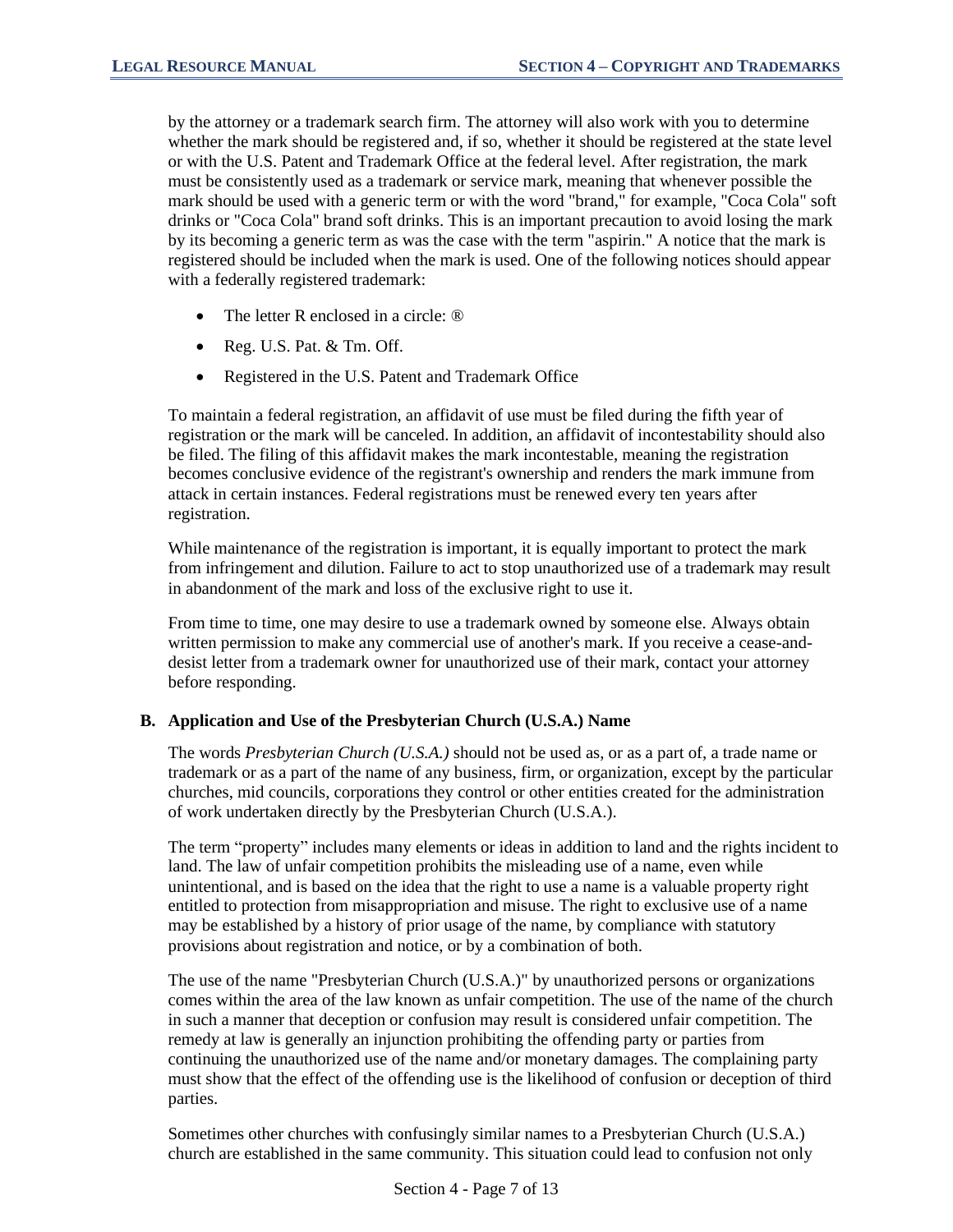among potential members but also with wills and bequests that are ambiguous in their reference to the recipient church. The term "Presbyterian Church" has been in use for hundreds of years and is one to which several denominations lay claim. Each of these denominations should incorporate some wording into their name to distinguish them from one another in order to avoid confusion. For example, the term "Presbyterian Church in America" is distinguishable from "Presbyterian Church (U.S.A.)." Such distinguishing denominational names on local church signs, letterhead, and the like often remedy any potential confusion.

The ultimate concern is that the term "Presbyterian Church (U.S.A.)" is used by parties that are not official organizations of the church. If you become aware of such misuse, contact Mike Kirk, Legal Services, (502) 569-5390. Legal Services can help determine the next steps. Generally, the first step will be a friendly call on the infringer by the local teaching elder or presbytery executive. If that contact is not productive, the next step will most likely be a letter to the infringer demanding they immediately cease and desist use. If an infringement legal action becomes necessary, the relief requested would most likely be a permanent injunction against the continued use of a misleading name by an unauthorized organization. Any actions necessary to enjoin misuse of the term "Presbyterian Church (U.S.A.)" would be brought by Presbyterian Church (U.S.A.), A Corporation. If the unauthorized user is allowed to continue the use with the knowledge of the denomination, the denomination's exclusive rights to the term "Presbyterian Church (U.S.A.)" could be compromised.

#### **C. The Seal of the Presbyterian Church (U.S.A.)**



The seal of the Presbyterian Church (U.S.A.) is a registered trademark, registered in the United States Patent and Trademark Office on the principal register. In addition, the seal is registered with the United States Copyright Office. The seal is comprised of the symbol, the basic components of which are cross, scripture, a descending dove at the upper part of the cross, and flames on either side of the lower part of the cross; and the name of the denomination, Presbyterian Church (U.S.A.), encircles the symbol.

The seal was approved by the 197th General Assembly (1985). **Each congregation and council may use the seal without receiving prior permission. Congregations and councils may not, however, license use of the seal to anyone else. All other organizations, groups, and members must receive prior written permission to use the seal from Legal Services (Administrative Services Group) (see contact information below).**

A congregation or council may, of course, authorize the seal to be used for core functions of the council. For example:

- Printing on church stationery and publications
- Church signs
- Shirts for church athletic teams

The church must, however, be sure the vendor that produces these items does not then use the seal for its own purposes. For example, if Acme Printing produces fifty T-shirts for First Presbyterian Church using the seal, that use is authorized by the 1985 General Assembly action.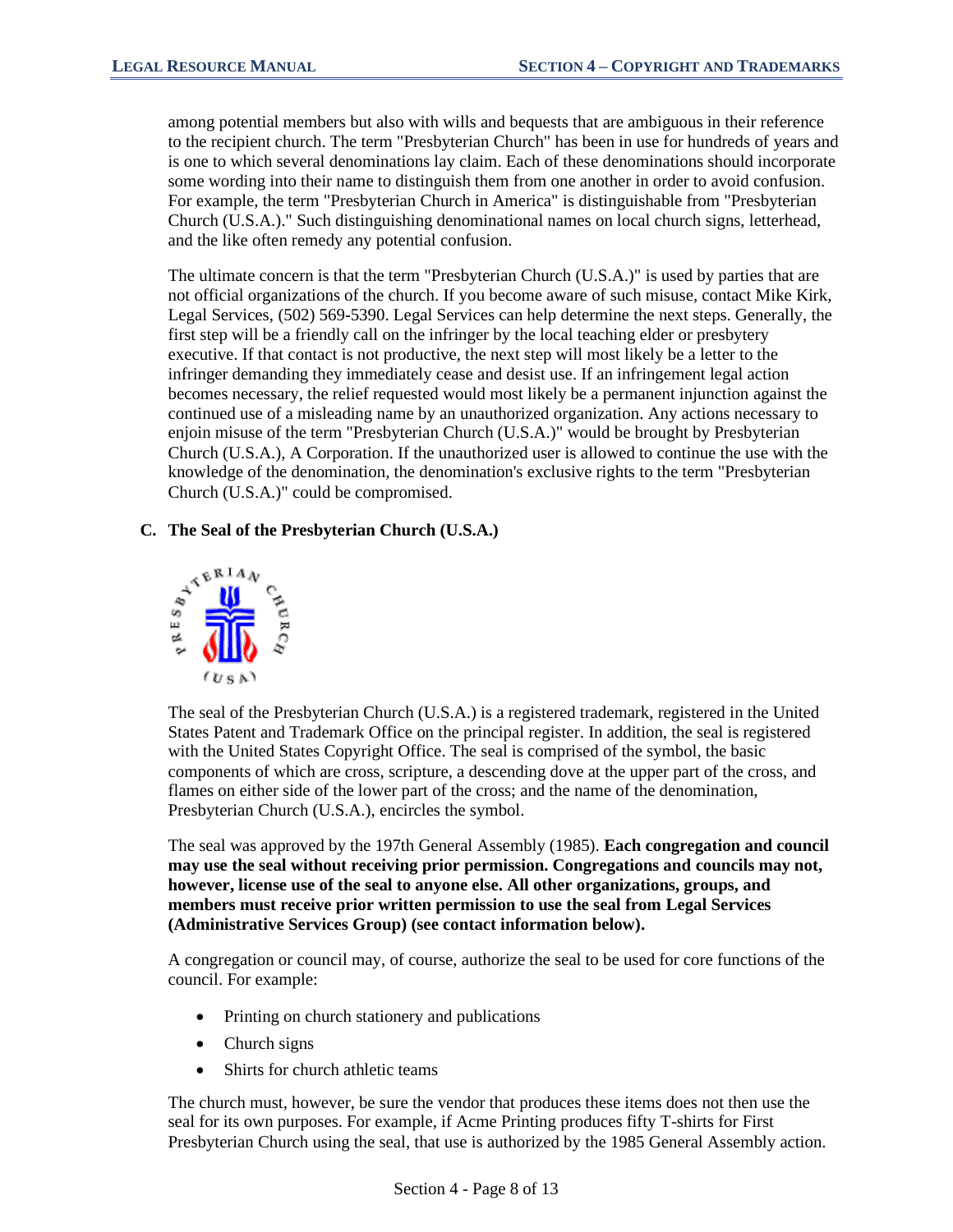If Acme Printing then uses the seal on other shirts and markets them, that is a copyright violation without a prior license from Legal Services (Administrative Services Group).

Any authorized use of the Presbyterian Church (U.S.A.) symbol must comply with the following guidelines, as may be amended from time to time by the Office of the General Assembly:

- 1. The design and proportions of the symbol must not be altered in any way, except the size may be changed for use on stationery, signs, banners, and so forth. The colors may be changed in the manner set forth below.
- 2. The symbol may be used with or without the words "Presbyterian Church (U.S.A.)" encircling the symbol.
- 3. The use of color in the symbol is permitted as follows:
	- Traditional colors using royal blue or gold for the cross, scripture and dove portion, and gold for the words "Presbyterian Church (U.S.A.)" encircling the symbol.
	- Liturgical colors using one color for the entire symbol as follows: violet for Advent and Lent, red for Good Friday and Pentecost and green for the Sundays after Pentecost.
	- Other colors and color combinations with prior approval of OGA.
- 4. The symbol must never be depicted with any type of motion. For example, the symbol must not be depicted in a video or on an Internet web page as spinning.
- 5. While every use of the seal may not provide an opportunity to display the statutory notice (the circle "R",  $\circledast$ ) and use of the statutory notice is not mandatory, it is good practice, when practicable, to give public notice of the trademark registration by using one of the following:
	- The letter R enclosed in a circle:  $\circledR$
	- Reg. U.S. Pat. & Tm. Off.
	- Registered in U.S. Patent and Trademark Office

So, while it is not practical to display the statutory notice on a stained-glass window or church sign, it is possible to note it on the reverse of a piece of jewelry or in another inconspicuous place.

Trademark protection may be lost through improper use, abandonment, and dilution. To minimize this risk, the symbol must always be used in its entire and original form.

As is the case with the notice of trademark registration, copyright notice is not mandatory but, whenever possible, it is desirable to include some notice of the copyright on the inside cover of publications displaying the seal. The following language is suggested: **"The seal is the exclusive property of the Presbyterian Church (U.S.A.) and is registered in the U.S. Copyright Office. This seal may not be used or reproduced without the prior written permission of Legal Services (Administrative Services Group) of the Presbyterian Church (U.S.A.), A Corporation, 100 Witherspoon Street, Louisville, Kentucky 40202."**

In addition, any suspected unauthorized use should be promptly brought to the attention of Legal Services (Mike Kirk 502-569-5390) or by forwarding the name and address of the user to Legal Services (Administrative Services Group) as well as a sample of their use of the seal.

**Anyone other than a congregation or council who plans to use the seal must receive the prior permission of Legal Services (Administrative Services Group) of the Presbyterian Church (U.S.A.), A Corporation**. Any products marketed in wholesale or retail settings must be specifically licensed by Legal Services (Administrative Services Group). An application for use must be submitted and a fee must be paid for each design. A sample of the proposed product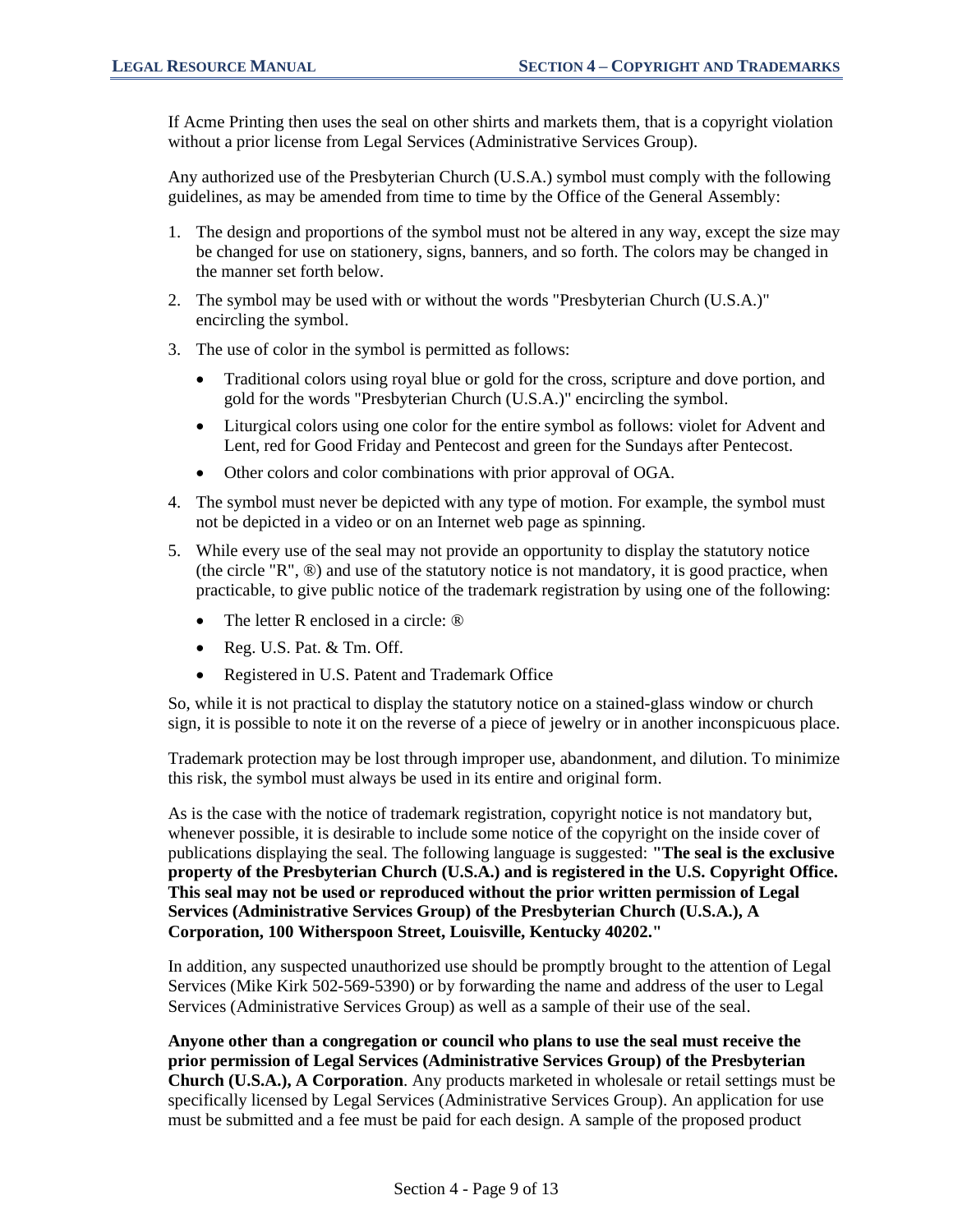should be sent to Legal Services (Administrative Services Group) so approval may be based on the finished product.

For more information or a license to use the seal, contact:

Legal Services Administrative Services Group Presbyterian Church (U.S.A.), A Corporation 100 Witherspoon Street Louisville, KY 40202 Andrej Ajanovic 502-569-5043

#### **D. Request for License to Use the Seal of the Presbyterian Church (U.S.A.)**



#### **1. Commercial Use**

The Presbyterian Church (U.S.A.) Seal is a registered trademark of the Presbyterian Church (U.S.A.), A Corporation. Anyone making a commercial use of the seal must first have a license issued through Legal Services (Administrative Services Group).

## **2. Accuracy**

Every usage of the trademark must maintain the accuracy of the seal in its design, proportion, and style and comply with our guidelines.

This completed request-for-permission form (see Appendix E), should be sent to Legal Services (Administrative Services Group). A sample of the product should be sent with this request. Send to:

Legal Services Administrative Services Group Presbyterian Church (U.S.A.), A Corporation 100 Witherspoon Street Louisville, KY 40202 Attention: Andrej Ajanovic 502-569-5043

#### **3. Instructions for Request for Permission to use Presbyterian Church (U.S.A.) Seal**

The following are instructions for completing the request for permission. As stated, the completed request should be mailed to Legal Services (Administrative Services Group) of the Presbyterian Church (U.S.A.), A Corporation, 100 Witherspoon Street, Louisville, KY 40202, Attn: Andrej Ajanovic. If this is a request for a renewal, please send a copy of the original request form that you completed or, if it is not available, complete another request and tell us in Question #7 when permission was first granted.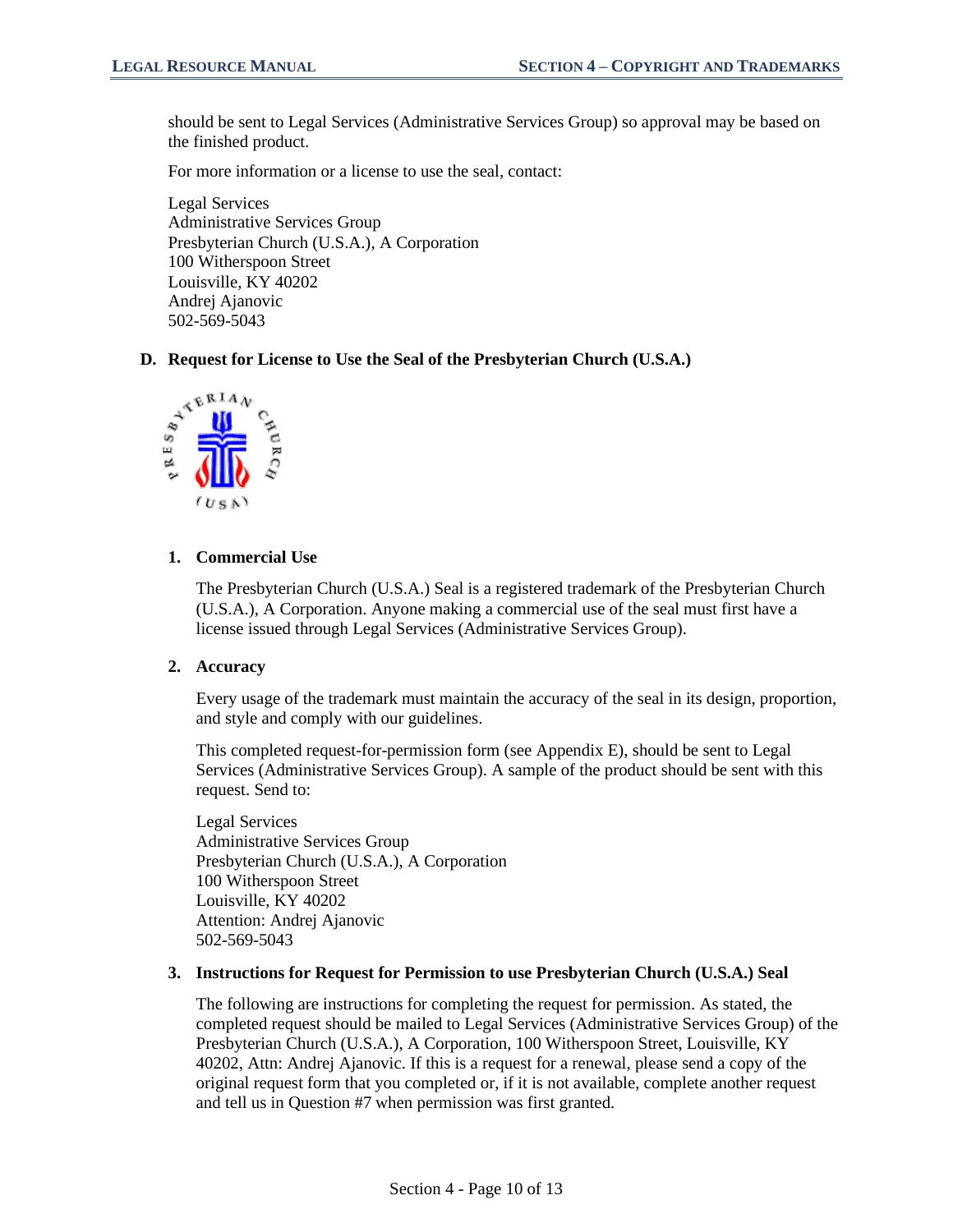## **4. Explanation of the Questions:**

- a. Provide your name, the company name, if any, and address.
- b. Please set forth in detail the proposed use of the seal. (For example, for a jewelry pin, on clothing, etc.) Please supply us with as much information as possible. Also, please explain how the product is to be marketed or sold. (For example, to a local Presbyterian church, produced for a conference, etc.)
- c. If you have a sample of the product, please enclose it and indicate in #3 that you have enclosed it. In order to maintain the integrity and proportions of the seal, you should obtain design proofs from the Legal Services (Administrative Services Group)if you do not have any available.

If you do not have the actual product, describe how it will appear. For example, if it is used for a jewelry pin, give the materials and dimensions (if no sample is available, enclose a sketch). For clothing, describe the specific article of clothing and explain how the design will appear (if no sample is available, enclose a sketch).

- d. State the number of products you intend to produce.
- e. State the sale price per individual item.
- f. Provide the name of the council or entity in the Presbyterian Church (U.S.A.) that requested that you produce this product. For example, a local church, presbytery, agency, etc. Please supply us with the name of the individual from which you obtained this request. If such authorization is not direct, please explain how you plan to market this product.
- g. For renewals, you may enclose the original application and a note that you are requesting a renewal. If you do not have the original request, please complete this form again and include the date the original license was granted. If you have changed your name from the time of the original request, please let us know.

As part of the license, it is understood that if you have not included a sample product, you will supply us with the actual product within a reasonable time after production. If a license is granted it will be with the understanding that the product you produce conforms substantially with the information set forth on the request. If the actual product you produce differs substantially from the sample or description you have given in the request, you need to supply us with a new request or sample. If you have any questions, please call Andrej Ajanovic at 502-569-5043.

## **5. Guidelines for use of the Seal of the Presbyterian Church (U.S.A.)**

Any authorized use of the Presbyterian Church (U.S.A.) symbol must comply with the following guidelines, as may be amended from time to time by the Office of the General Assembly:

- a. The design and proportions of the symbol must not be altered in any way, except the size may be changed for use on stationery, signs, banners, and so forth. The colors may be changed in the manner set forth below.
- b. The symbol may be used with or without the words "Presbyterian Church (U.S.A.)" encircling the symbol.
- c. The use of color in the symbol is permitted as follows:
	- Traditional colors using royal blue or gold for the cross, scripture and dove portion, and gold for the words "Presbyterian Church (U.S.A.)" encircling the symbol.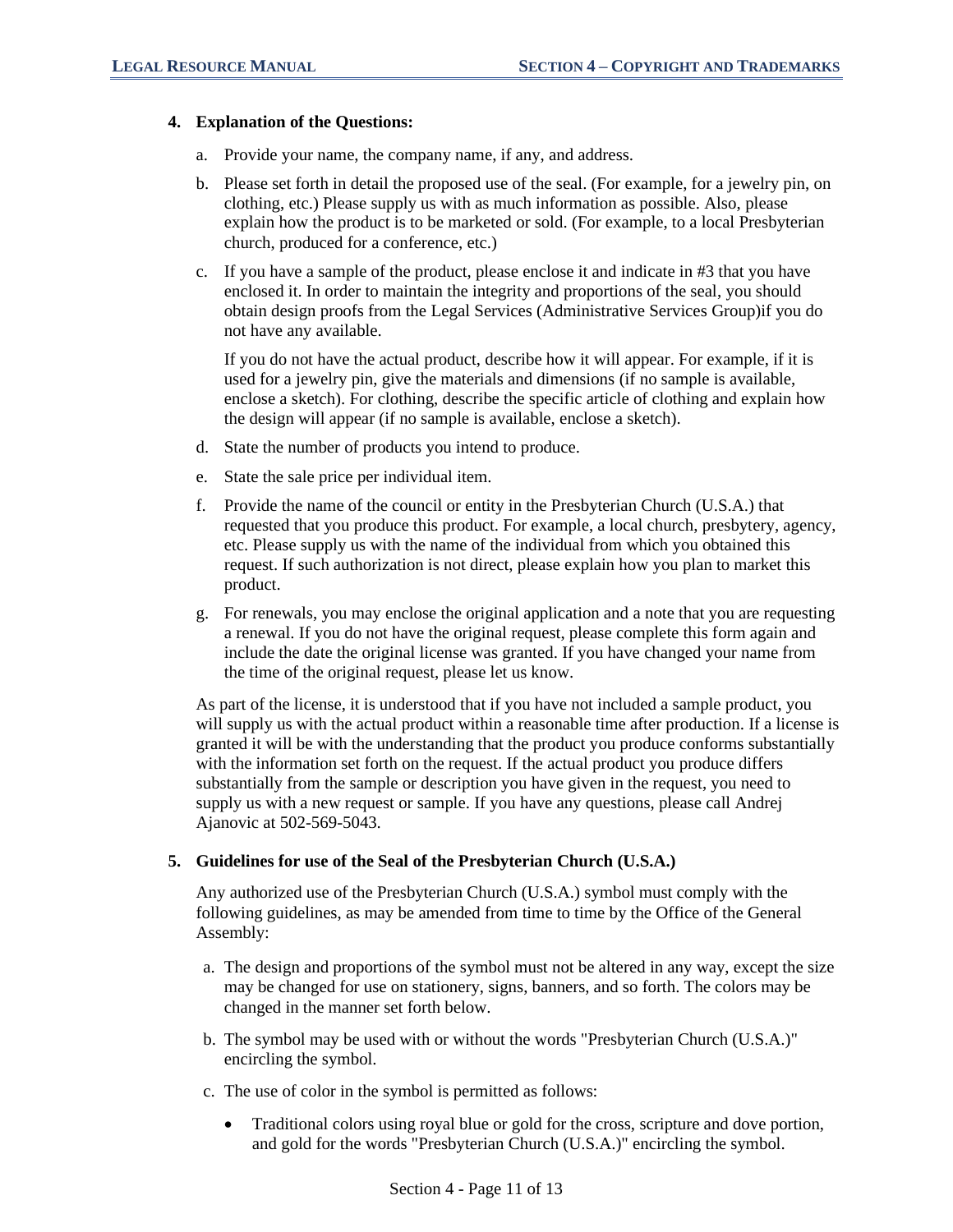- Liturgical colors using one color for the entire symbol as follows: violet for Advent and Lent, red for Good Friday and Pentecost and green for the Sundays after Pentecost.
- Other colors and color combinations with prior approval of OGA.
- d. The symbol must never be depicted with any type of motion. For example, the symbol must not be depicted in a video or on an Internet Web page as spinning.
- e. While every use of the seal may not provide an opportunity to display the statutory notice (the circle "R", ®) and use of the statutory notice is not mandatory, it is good practice, when practicable, to give public notice of the trademark registration by using one of the following:

The letter R enclosed in a circle:  $\circledR$ 

Reg. U.S. Pat. & Tm. Off.

Registered in U.S. Patent and Trademark Office

So, while it is not practical to display the statutory notice on a stained-glass window or church sign, it is possible to note it on the reverse of a piece of jewelry or in another inconspicuous place.

Trademark protection may be lost through improper use, abandonment, and dilution. To minimize this risk, the symbol must always be used in its entire and original form.

## **APPENDIX E**

## **Request for License to Use the Seal of the Presbyterian Church (U.S.A.) Commercial Use**

\_\_\_\_\_\_\_\_\_\_\_\_\_\_\_\_\_\_\_\_\_\_\_\_\_\_\_\_\_\_\_\_\_\_\_\_\_\_\_\_\_\_\_\_\_\_\_\_\_\_\_\_\_\_\_\_\_\_\_\_\_\_\_\_\_\_\_\_\_\_\_\_\_\_\_\_\_\_

\_\_\_\_\_\_\_\_\_\_\_\_\_\_\_\_\_\_\_\_\_\_\_\_\_\_\_\_\_\_\_\_\_\_\_\_\_\_\_\_\_\_\_\_\_\_\_\_\_\_\_\_\_\_\_\_\_\_\_\_\_\_\_\_\_\_\_\_\_\_\_\_\_\_\_\_\_\_

\_\_\_\_\_\_\_\_\_\_\_\_\_\_\_\_\_\_\_\_\_\_\_\_\_\_\_\_\_\_\_\_\_\_\_\_\_\_\_\_\_\_\_\_\_\_\_\_\_\_\_\_\_\_\_\_\_\_\_\_\_\_\_\_\_\_\_\_\_\_\_\_\_\_\_\_\_\_

\_\_\_\_\_\_\_\_\_\_\_\_\_\_\_\_\_\_\_\_\_\_\_\_\_\_\_\_\_\_\_\_\_\_\_\_\_\_\_\_\_\_\_\_\_\_\_\_\_\_\_\_\_\_\_\_\_\_\_\_\_\_\_\_\_\_\_\_\_\_\_\_\_\_\_\_\_\_

\_\_\_\_\_\_\_\_\_\_\_\_\_\_\_\_\_\_\_\_\_\_\_\_\_\_\_\_\_\_\_\_\_\_\_\_\_\_\_\_\_\_\_\_\_\_\_\_\_\_\_\_\_\_\_\_\_\_\_\_\_\_\_\_\_\_\_\_\_\_\_\_\_\_\_\_\_\_

\_\_\_\_\_\_\_\_\_\_\_\_\_\_\_\_\_\_\_\_\_\_\_\_\_\_\_\_\_\_\_\_\_\_\_\_\_\_\_\_\_\_\_\_\_\_\_\_\_\_\_\_\_\_\_\_\_\_\_\_\_\_\_\_\_\_\_\_\_\_\_\_\_\_\_\_\_\_

\_\_\_\_\_\_\_\_\_\_\_\_\_\_\_\_\_\_\_\_\_\_\_\_\_\_\_\_\_\_\_\_\_\_\_\_\_\_\_\_\_\_\_\_\_\_\_\_\_\_\_\_\_\_\_\_\_\_\_\_\_\_\_\_\_\_\_\_\_\_\_\_\_\_\_\_\_\_

1. Name of Applicant and Company/Organization

Address:

2. How will the seal be used and to whom will the product or service be marketed? (Please describe in detail):